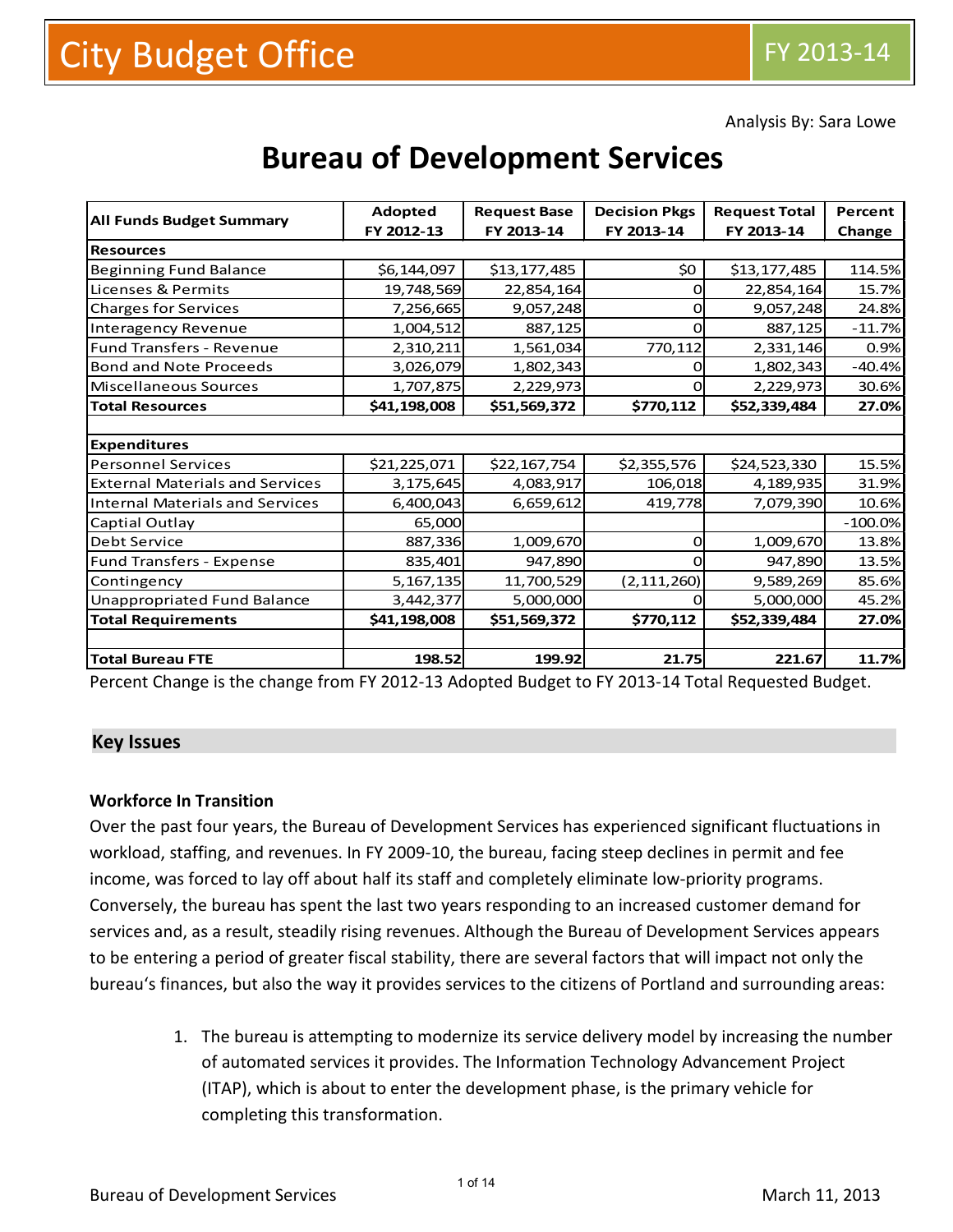- 2. The base scenario, in the bureau's five year financial plan, projects and supports programmatic workload increases that will require the addition of 29 new positions.
- 3. 26% of the bureau's workforce is currently eligible to retire and 34% is eligible to retire in the next three years.

Each of these issues presents its own set of unique impacts; however, the impacts are even greater when viewed together and will present certain challenges, and possibly, opportunities for the bureau.

The three issues are discussed below in more detail. The following recommendations attempt to mitigate the financial impacts associated with the changes occurring within the bureau's workforce, by considering the potential efficiencies brought about through the implementation of new technology.

## *Information Technology Advancement Project*

The goal of the Information Technology Advancement Project is to modernize service delivery processes overseen by the bureau. Once complete, the proposed system will allow for: online access to all historic permit and land use records; online access to land use permit applications and plan submittals; electronic plan review; online fee payment and permit issuance; electronic entry of inspection results; and real-time access for field staff and external customers.

Although the scope of the project has remained relatively consistent, the project's budget has fluctuated. The revised baseline budget totals \$11.3 million and includes increased professional services contract costs. It does not include \$1.3 million in pre-work performed by the bureau. BDS has incorporated the revised project costs estimates, including contingency, into the five-year financial plan and defines the project timeline as March 2013 - April 2015 (projected go-live date). The bureau is currently engaged in negotiations with Sierra Systems Inc., the primary implementation vendor for ITAP. These negotiations are projected to wrap up in the spring and Sierra will begin development work shortly thereafter. Only minor financial changes are expected as a result of the contract negotiations.

At the request of the Technology Oversight Committee (TOC), the bureau updated the ITAP Business Case document and included a Cost/Benefit Projection using the revised \$11.3 million project budget. The analysis was completed prior to engaging in negotiations with Sierra Systems. The analysis compares total system investment costs of \$18.5 million (FY 2013-FY2024) against ten year (FY 2015-16 –FY 2023-24) savings totals estimated at \$16.1 million, for a net cost of \$2.4 million. Savings estimates are based on projections that the bureau will require nine fewer positions in future years. Many of the benefits accruing from implementing ITAP, including enhancements to customer service, are not captured in the cost /benefit analysis. The TOC recommended that the bureau continue to refine the cost/benefit analysis to ensure that all possible efficiencies, both from a resource and staffing perspective, are identified.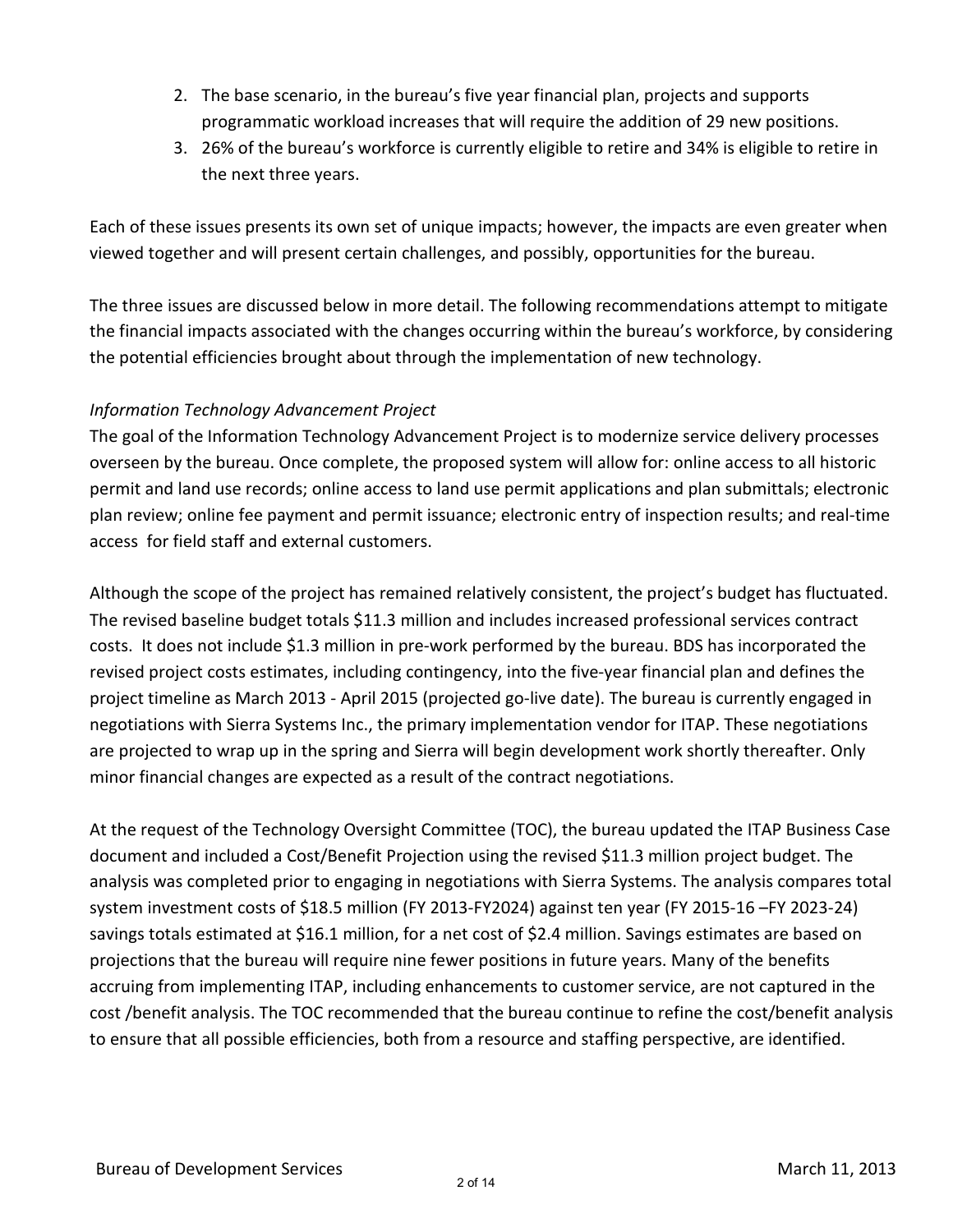## *Increased Workload and the Five Year Financial Plan:*

BDS annually publishes a five year financial plan. The plan includes revenue projections that are directly linked to programmatic growth assumption and fees changes. Additional details regarding what is included in the plan are discussed later in this review (see: Five Year Financial Plan).

In short, the FY 2013-14 through FY 2017-18 base-case scenario projects workload growth in all BDS programs. The increases directly result from a steady rise in construction activity in the Portland metropolitan area. Specifically, near-term workload increases are associated with multi-family housing construction, while longer-term workload increases are associated with a rise in overall construction activity; including both commercial and residential. As stated above, all programs within the bureau will be impacted. If these projections hold true the bureau is estimated to need an additional 29 new positions to address the workload. Efficiencies projected from ITAP are incorporated into this staffing estimate; if ITAP were not integrated into the staffing model BDS would require approximately 38 new positions. BDS is requesting approval for 14 FTE in the current budget, leaving 15 positions still to be requested over the remaining four years.

The worst-case scenario includes slower growth assumptions and allows for the addition of 16 new positions.

## *Retirements*

Over one-third, or approximately 70 of the bureau's staff, will be eligible to retire in the next three years. This is of great concern to the bureau and has been flagged as a significant issue in the FY 2013-14 Requested Budget. Many of the positions within the bureau require specialized training and certifications. Approximately 80 employees hold certifications required by the State of Oregon in order to perform their job. Recently, the bureau implemented a multi-certified inspections program that requires staff to retain expertise in a number of different program areas. Because of this, it is difficult to find qualified applicants to fill vacant positions.

The bureau is taking steps to address this issue by ensuring staff are cross-trained, processes are documented, and professional development plans are in place. However, the potential for mass retirement still remains. If a large cohort of staff were to leave it could result in major service disruptions. Moreover, if the bureau's workload continues to rise as projected in the five year financial plan, performance may suffer from a lack of skilled workers available to fill vacant and newly created positions.

## *Recommendations*

In short, BDS is facing a workforce in transition. The bureau's workload is projected to increase, many of the staff are eligible to retire, and for those that remain, the way they perform their jobs will change significantly with the implementation of ITAP. Continuing to provide a high level of service throughout this period of change will be challenging for the bureau. The recommendations below seek to balance the growth in workload against the projected efficiencies brought about by the implementation of new technology. The CBO recommends the following:

Bureau of Development Services March 11, 2013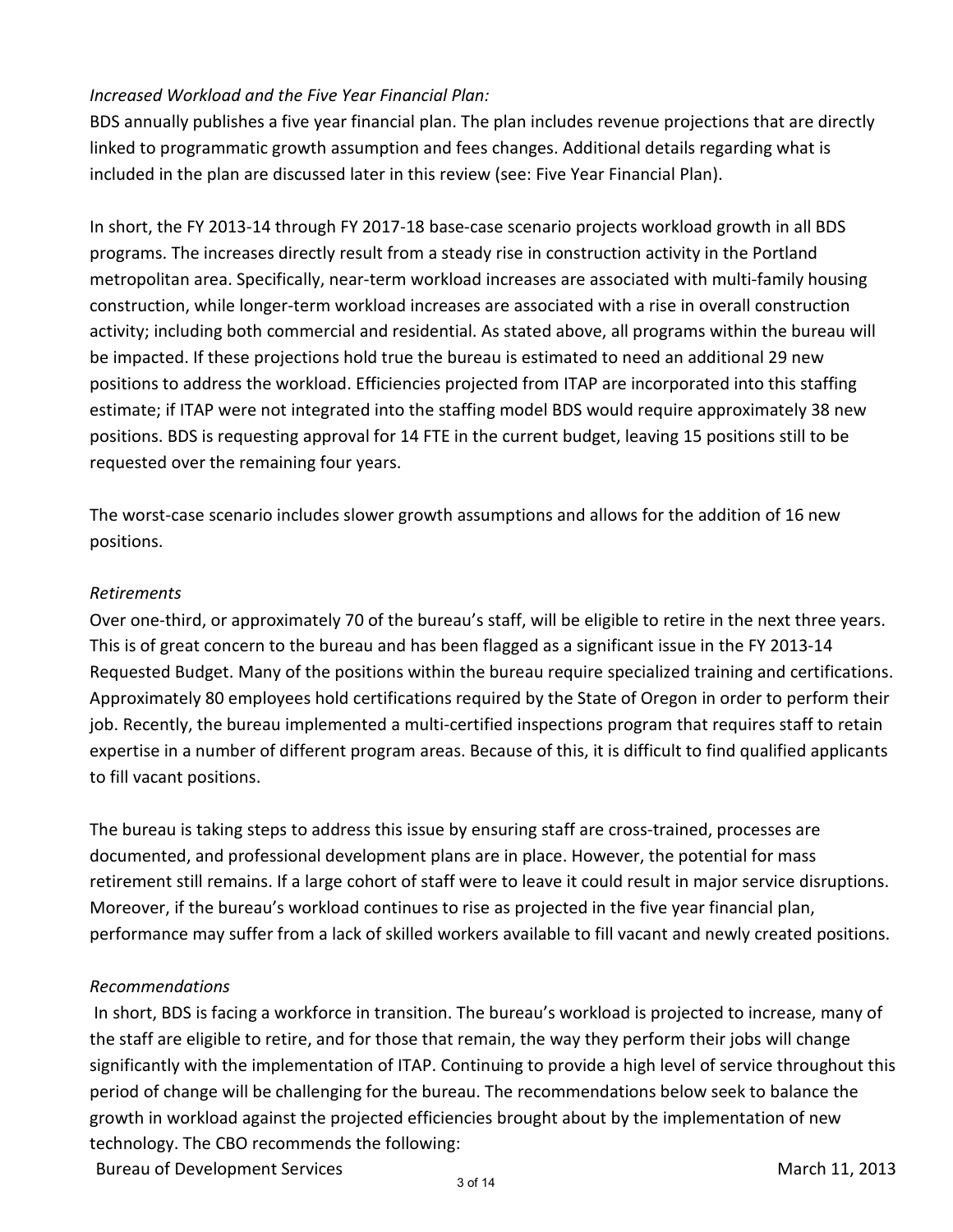- 1. The bureau should consider expanding its investment in system readiness resources and activities. This will help to ensure that staff and stakeholders are aware of the total scope of new functionality and are prepared to operate the new ITAP application upon implementation. BDS has already begun development on a plan to address system readiness. The Bureau of Development Service's ITAP Team has identified internal and external change management and staff training as a key focus area. Furthermore, the bureau anticipates including live and online training sessions and establishing an ITAP hotline to address the public's questions in a timely manner. The bureau may want to consider expanding the plan to include the acquisition of a specialized Organizational Change Manager (OCM). The OMC would be independently contracted or hired and report to bureau management, not the application contractor. This reporting structure will serve to ensure that the bureau's needs are met with regards to training, stakeholder outreach, and overall system readiness. The focus of the OCM would be to manage the "people" side of the project, including user expectations. The OCM could assist in preparing users for process and functionality changes created by the new system. This would include involvement in developing the training, implementation, and communications plans and conducting periodic readiness assessments or surveys. The OCM could tailor trainings to survey results, seeking to minimize knowledge gaps that are often not apparent until after implementation. User involvement in a project is a key component to project success. Preparing staff and stakeholders cannot start soon enough and will help to ensure that the bureau receives the full value of the new system.
- 2. The bureau may want to consider additional revisions to the cost benefit analysis as it continues to document potential measurable efficiencies that will result from the project. This includes developing performance metrics after implementation that will measure the systems' effectiveness and workload.
- 3. The bureau is currently engaged in a resource planning exercise designed to identity available resources that could be brought-on during times of peak workload. As such, the bureau should consider harnessing the experience, institutional knowledge, and flexibility of skilled workers that are retiring by creating a retiree hiring pool. However, the CBO acknowledges that there are limitations to hiring retirees, including a two year work limit. Because of this, the bureau should consider expanding the pool to include contractors and limited term appointments to create an even larger, more diverse pool of work ready hires. These positions could support the bureau through periods of increased workload and the ITAP development and implementation phases. Once the system is implemented the bureau may realize unexpected efficiencies or identity possible deficiencies. If brought on in a limited term capacity, these staff could help to fill the gaps or be let go, workload permitting. These positions could be a flexible resource and might be instrumental in seeing the bureau through the implementation of ITAP. It may even alleviate need the need to hire additional permanent staff.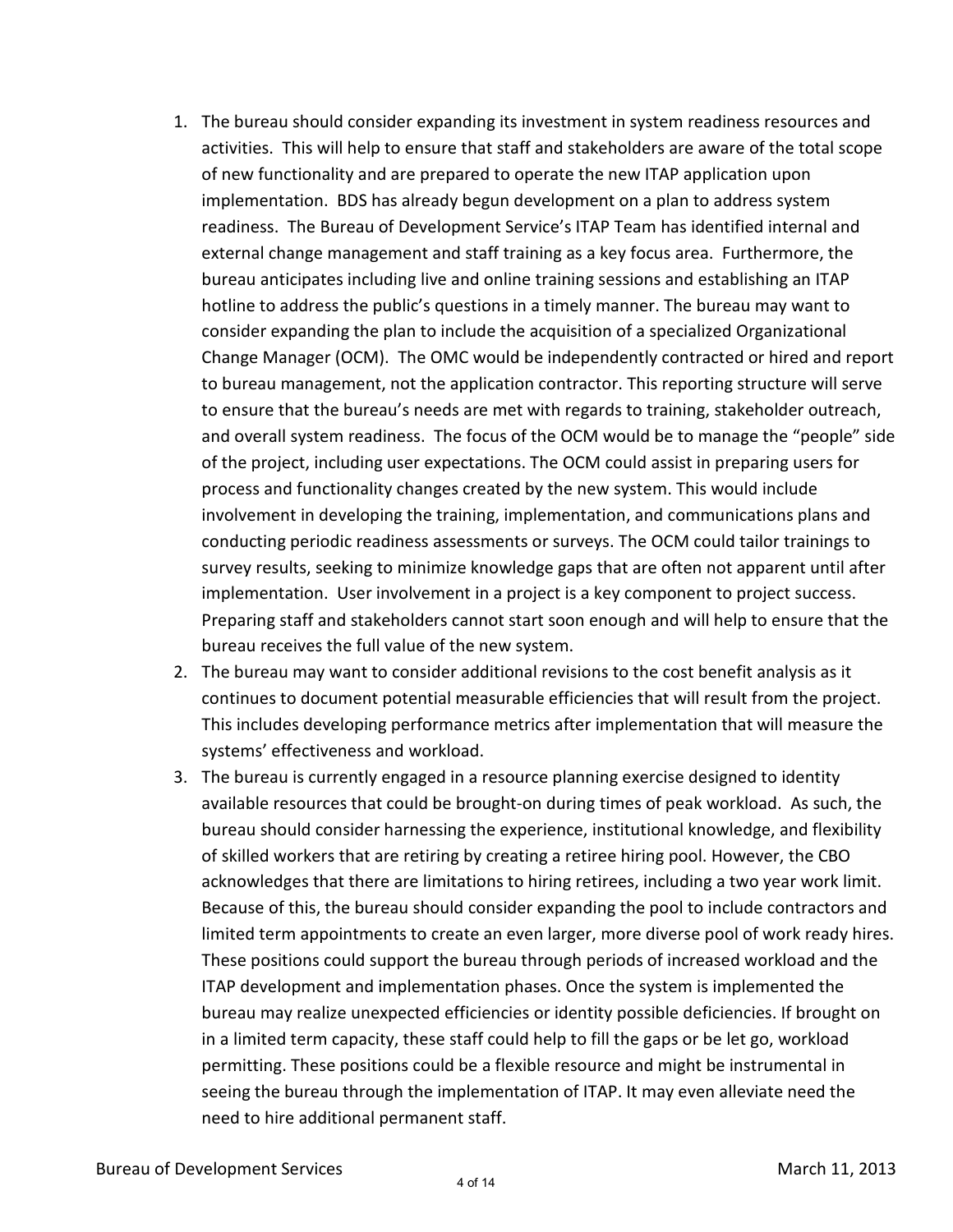4. Prior to signing the contract with Sierra Systems the bureau should consider retaining outside counsel to review the final contract. Although the City Procurement Office is well versed in contract negotiation, the development of large deliverable based information technology contracts is a specialized field. It is necessary for the City to secure its financial interest in this investment through the most favorable terms possible. The bureau may want to consider provisions including a deliverable based payment schedule, payment holdbacks that are not released to the vendor until a full six months after implementation, a termination clause that sufficiently protects the bureau prior to signing, and detailed communication expectations between the vendor and bureau (especially if development is being performed offsite).

#### **Five Year Financial Plan**

The Bureau of Development Services annually completes a comprehensive five-year financial plan. The primary focus of the plan is to compare bureau revenue streams to projected program costs. Additionally, it includes information on fund reserve levels and anticipated fee changes necessary to support estimated program expenditures.

#### *Revenues Projection:*

At present, BDS estimates that revenues will continue to grow over the next few years. Steady economic growth, combined with moderate fee increases, will give BDS the ability to sustain reserves and gradually hire back staff in order to provide improved levels of service. The table below depicts the proposed BDS fee increases over the next five years.

| <b>Projected Fee Increases</b> |          |         |         |       |      |  |  |  |
|--------------------------------|----------|---------|---------|-------|------|--|--|--|
| Program                        | FY13-14  | FY17-18 |         |       |      |  |  |  |
| Building/Mechanical            | $0.0\%$  | 3.0%    | 3.0%    | 3.0%  | 3.0% |  |  |  |
| Electrical                     | $0.0\%$  | 0.0%    | 0.0%    | 0.0%  | 0.0% |  |  |  |
| Plumbing                       | 5.0%     | 5.0%    | 5.0%    | 5.0%  | 5.0% |  |  |  |
| <b>Facilities Permits</b>      | $0.0\%$  | $0.0\%$ | $0.0\%$ | 4.0%  | 4.0% |  |  |  |
| Site Development               | $-5.0\%$ | $0.0\%$ | 0.0%    | 0.0%  | 0.0% |  |  |  |
| <b>Environmental Soils</b>     | 10.0%    | 10.0%   | 10.0%   | 10.0% | 0.0% |  |  |  |
| <b>Signs</b>                   | 2.5%     | 2.5%    | 0.0%    | 0.0%  | 0.0% |  |  |  |
| <b>Zoning Enforcement</b>      | 0.0%     | 4.0%    | 4.0%    | 4.0%  | 0.0% |  |  |  |
| Noise                          | 5.0%     | 5.0%    | 5.0%    | 5.0%  | 5.0% |  |  |  |
| Neighborhood Inspections       | 5.0%     | 5.0%    | 5.0%    | 5.0%  | 5.0% |  |  |  |
| Land Use Services              | 5.0%     | 3.0%    | 2.5%    | 2.0%  | 0.0% |  |  |  |

Source: BDS Five-Year Financial Plan fiscal years 2013-14 through 2017-18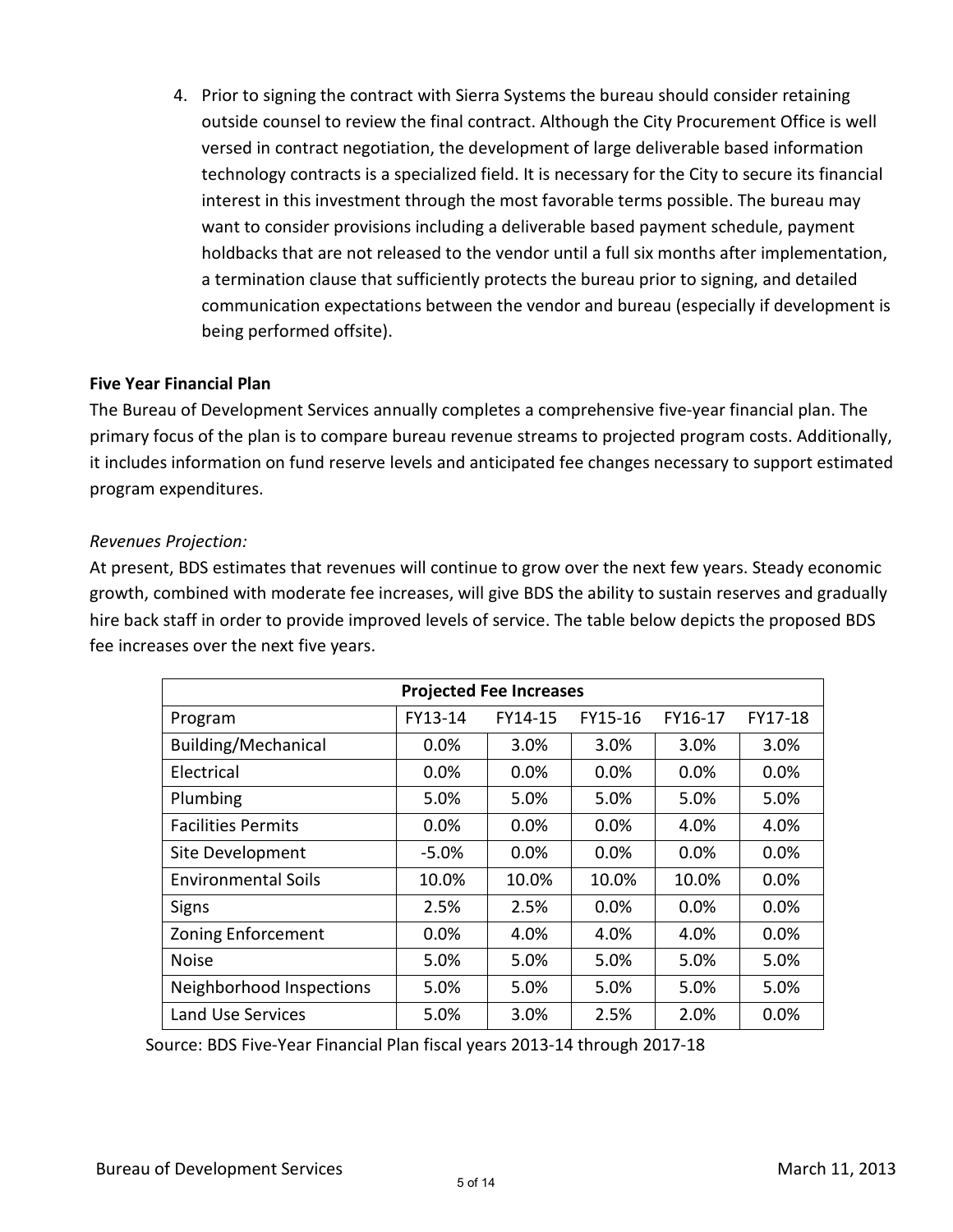As noted in the table, no fee increases are proposed for the Building/Mechanical, Electrical, Facilities Permit, and Zoning Enforcement Programs. The Site Development program actually includes a 5% decrease in fees.

BDS was able to avoid wide spread fee increases because many of the bureau's sub-funds are expected to reach targeted reserve levels in the current year or very near future. Base-case projections calculate total bureau reserves being at or very close to the goal of 30% of operating expenses in FY 2012-13 through FY 2015-16. The projections above also incorporate increased reserve goals for most program sub funds. Reserve goals are based on a percentage of projected program expenditures and the volatility of the program. The minimum goal for the bureau is 15%. Bureau reserves are projected to dip slightly in future years, but never below 28% of operating expenses.

| <b>Total BDS Reserves</b>                                                       |            |              |              |              |              |  |  |  |
|---------------------------------------------------------------------------------|------------|--------------|--------------|--------------|--------------|--|--|--|
| FY 13-14<br>FY 15-16<br>FY 16-17<br>FY 17-18<br><b>Fiscal Years</b><br>FY 14-15 |            |              |              |              |              |  |  |  |
| Projected Reserve %                                                             | 41%        | 36%          | 33%          | 28%          | 30%          |  |  |  |
| Reserves \$ Amount                                                              | 14,441,960 | \$13,599,639 | \$13,689,208 | \$12,479,047 | \$13,691,390 |  |  |  |

Source: BDS Five-Year Financial Plan fiscal years 2013-14 through 2017-18

## *Expenditure Projections*

Keeping in line with best practice, the forecast includes both base-case and worst-case scenarios. In the base-case scenario, bureau revenues continue to rise as does the workload in all programs. In this instance the bureau will be able to comfortably sustain an additional 29 positions that will be needed to address the projected growth in workload. In the worst case scenario, the bureau is limited to sustaining only 16 additional positions. Both forecasts incorporate costs associated with ITAP including debt service obligations that stem from a \$6.6 million line of credit.

## *Recommendation:*

The CBO recommends that the bureau continue to closely monitor reserve levels and incorporate changes in cost that result from ITAP or fluctuations in workload.

## **BDS Programs Supported with One-Time General Fund**

Although the Bureau of Development Services is primarily funded through permit fees and other service charges, 7% of the bureau's budget is supported by General Fund discretionary. In FY 2012-13 the bureau received approximately \$2,310,211 of General Fund support, of which was \$653,274 was considered onetime funding.

The majority of the one-time funding (78%) supports 6.0 FTE that are dedicated to livability and life safety programs, specifically the Neighborhood Inspections, Enhanced Rental Inspections, and Extremely Distressed Property Enforcement programs. These programs are directly linked to goals outlined in the Portland Plan: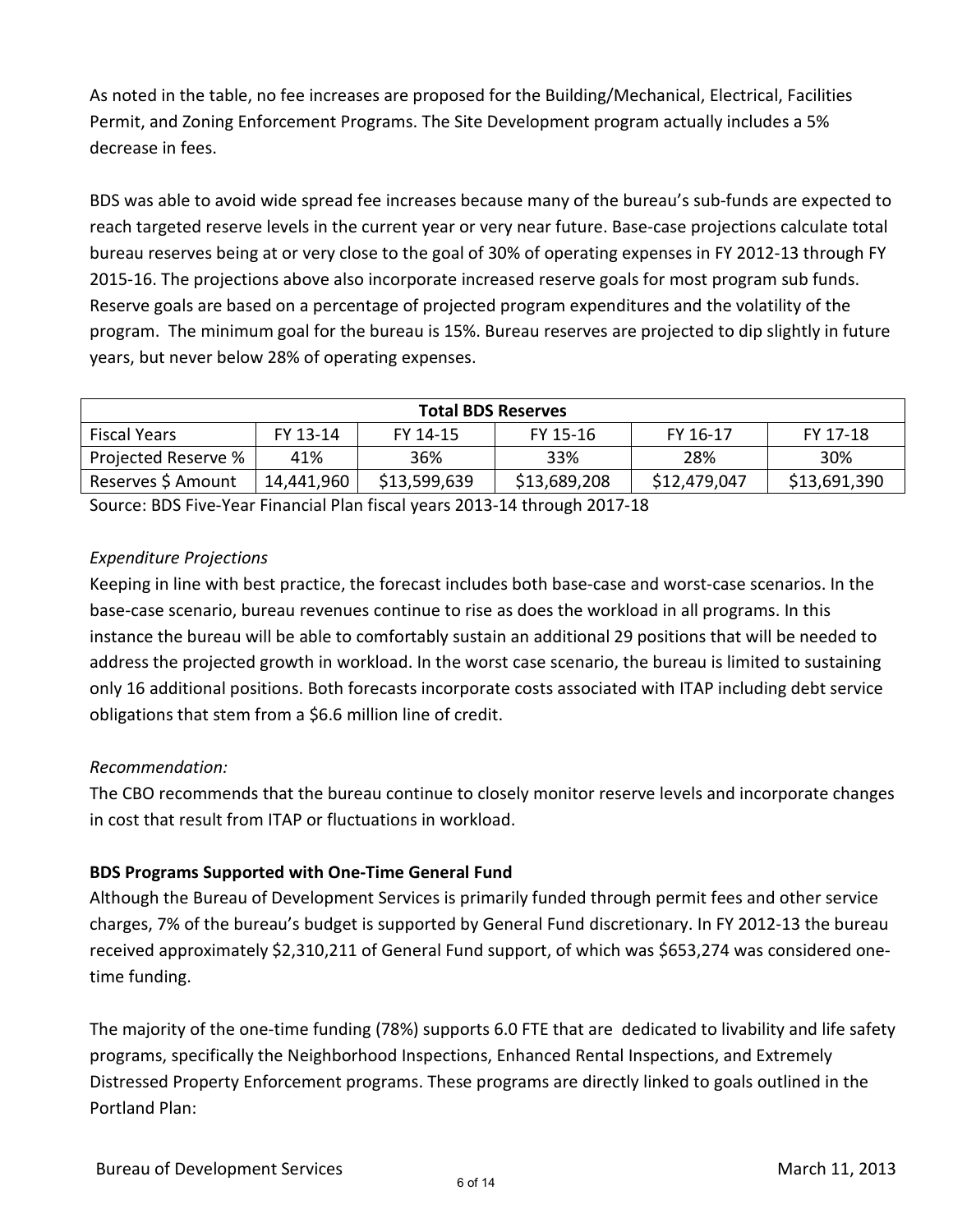- Guiding Policy P-30: Maintain the health, safety, and viability of existing housing stock.
- Guiding Policy P-31: Produce and preserve housing to meet the needs that remain unmet by the private market.

The workload in these programs is ongoing and requests for one-time funding will continue, including in FY 2013-14, until a more sustainable funding solution is finalized. The bureau's Budget Advisory Committee also strongly encouraged the need to convert one-time funding to on-going.

## Recommendation:

Due to the General Fund shortfall, the CBO recommends converting only a portion of the one-time revenue to on-going. Specific FY 2013-14 package recommendations are included later in the review. However, the CBO does recommend that the bureau, in coordination with its stakeholders and Council, consider the following options for generating on-going program revenues:

- **Instituting a per unit rental fee:** This is not a new idea. It was considered in years past and is currently being considered by the Quality Rental Housing Right Size Work Group in a slightly different capacity. Neighboring jurisdictions have also implemented similar types of programs. The City of Gresham implemented an annual per unit fee, or rental license fee, that varies based on the number of units. As of March 1, 2012, the stated fees for the City of Gresham are: \$55 per unit per year for the first two units; \$45 for three to twelve units; \$35 for 13-100 units; \$30 for 101-200; and, \$20 per year for 201 or more rental units on single piece of property. The City of Gresham uses these funds to complete mandatory inspections once every three years. The City of Portland contains approximately 120,000 rental units. Implementing a flat fee of \$5 per unit annually could gross approximately \$600,000. After collection expenses were removed the bureau could use the remaining funds to support positions on the Neighborhood Inspections Team.
- **Increase lien collections by selling a portion of the old debt:** At present, there is \$14.9 million in uncollected lien revenue. \$2.3 million is debt owed the Auditor's Office and \$12.6 million is debt owed to BDS. These lien revenues are managed by the Auditor's Office; however BDS employs a staff person dedicated to lien collections. The bureau is bringing in a steady stream of lien revenue. FY 2012-13 lien collections are projected to reach approximately \$2.3million. Lien proceeds are directed back to the program where the original penalty was assessed. Approximately 75% of the time, they are generated and directed to the Neighborhood Inspections Team. In FY 2012-13 lien revenues will comprise approximately 50% of the Neighborhood Inspections Team's total budget (the remaining 50% is made up of one-time and ongoing General Fund and miscellaneous fee revenues). However, many of the liens are very old and it is unlikely that the City is going to collect on this revenue in the near future. The oldest lien dates back to January 28, 1986. The most drastic enforcement measure would be to foreclose on the property; however, that has not occurred in several decades. BDS staff have the authority to negotiate the lien amounts in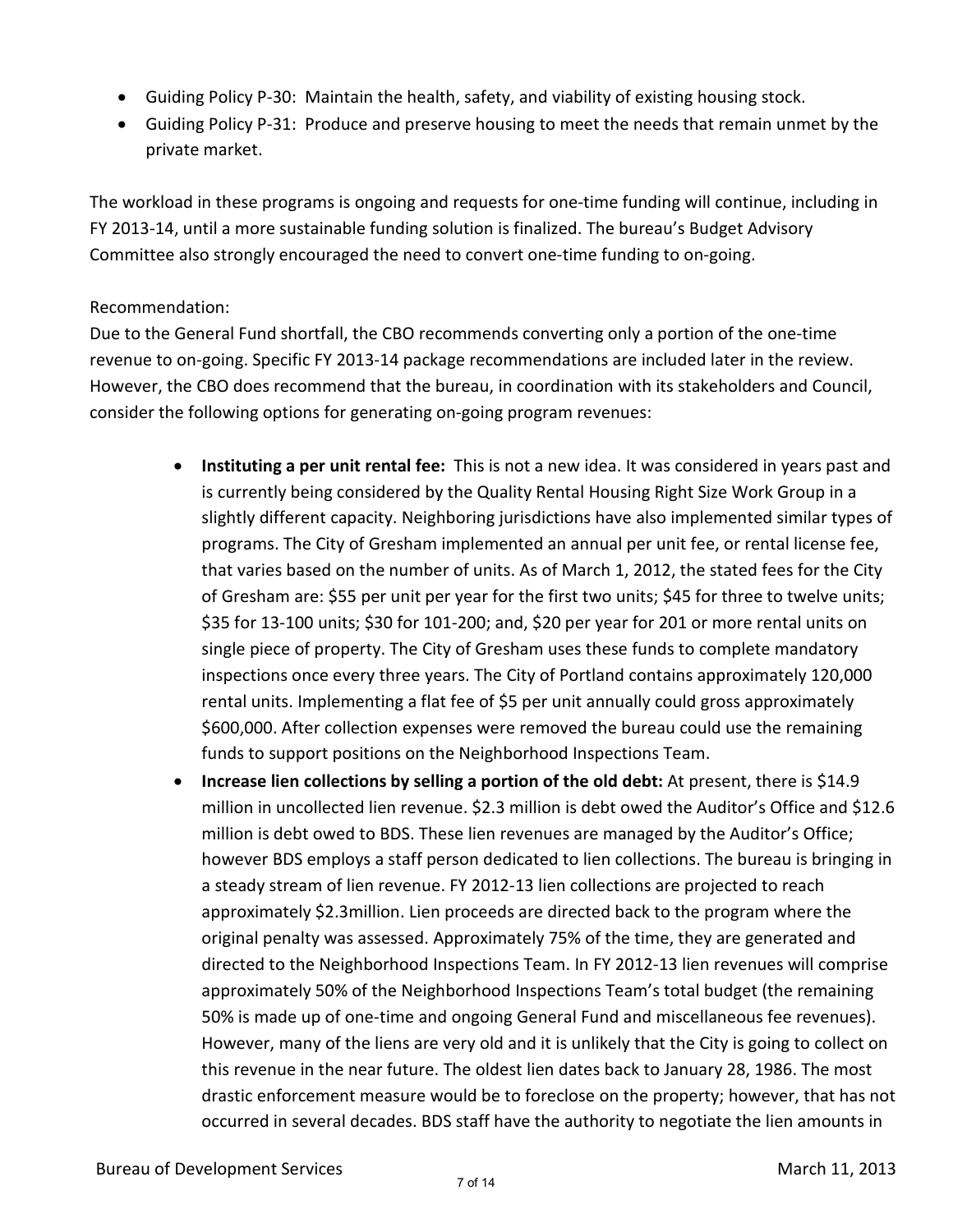order to receive payment. The bureau does not believe that adding additional staff to assist with this effort would increase collections. Selling liens of a certain age may be an option and could generate additional one-time revenues to support the program. The bureau, in coordination with the Auditor's Office, should explore this opportunity.

#### **Decision Package Analysis & Recommendations**

#### **Improve Overall BDS Service Level, DS\_01, \$1,878,282, 14.00 FTE**

BDS is requesting to add a net of 14.0 FTE, funded by permit and fee revenues, to address changes in workload and increasing customer demand in critical program areas. The bureau has designated this package as its highest priority request for ongoing funding. The requested positions will increase staffing levels in several programs, especially those that provide direct service to customers. If the positions are added, the bureau expects to maintain current service levels in the Building/Mechanical Program, and make small but measureable performance improvements in the Land Use Services, Inspections, Development Services, and Plan Review Programs. The table below compares position specifics to expected outcomes.

| <b>Position Type</b>                         | <b>Expected Performance Measures Outcomes</b>                                 |
|----------------------------------------------|-------------------------------------------------------------------------------|
| 2.0 Commercial Plans Examiner s<br>$\bullet$ | Geotechnical Plan Review-Working Days to First Review: 9.5 days<br>$\bullet$  |
| 1.0 Structural Engineer<br>$\bullet$         | <b>Commercial Building Code Plan Review: New Construction:</b><br>$\bullet$   |
| 1.0 Geo Technical Engineering<br>$\bullet$   | 22 Days Additions/ Alterations: 15 days                                       |
| <b>1.0 Development Services</b><br>$\bullet$ | Pre-Issuance: 90% processed within 3 business days<br>٠                       |
| Technician III                               | Land Use Review Completeness check: Type I, IIX, III: 21 days,<br>٠           |
| 1.0 Supervising Planner<br>$\bullet$         | Type II: 14 days                                                              |
| 1.0 City Planner II<br>$\bullet$             | FPP Projects Days to First Check-sheet: 4 calendar days<br>$\bullet$          |
| 1.0 Development Services<br>$\bullet$        | Development Services Center: eliminates customer turn away<br>٠               |
| Coordinator                                  | Residential Inspections: 98% within 24 hrs<br>٠                               |
| 1.0 Combination Inspector<br>$\bullet$       | Commercial Inspections: 98% within 24 hrs<br>٠                                |
| 1.0 Inspections Supervisor<br>$\bullet$      | Zoning & Noise Inspections: Respond to Priority 1&2 cases within<br>$\bullet$ |
| 1.0 Building Inspector II<br>$\bullet$       | 5 business days. Ability to investigate Priority 3 cases.                     |
| 1.0 Development Services<br>$\bullet$        | FIR: eliminate waiting list<br>٠                                              |
| Technician II                                | Training Recruitment and Selection: Increased programmatic and<br>$\bullet$   |
| 1.0 Code Specialist II<br>$\bullet$          | administrative support for training, recruitment, selection                   |
| 1.0 Senior Administrative<br>$\bullet$       | programs                                                                      |
| Specialist                                   |                                                                               |
| <b>TOTAL: 14.0 FTEs</b>                      |                                                                               |

Approval of these positions will contribute to the restoration of staffing levels previously reduced by a sharp decline in Development Service fund revenues. In FY 2009-10, the bureau's financial situation forced reductions including the elimination of low-priority programs and the laying-off of 168 out of 315 employees. Since that time, the bureau's recovery has largely tracked with the national economic

Bureau of Development Services March 11, 2013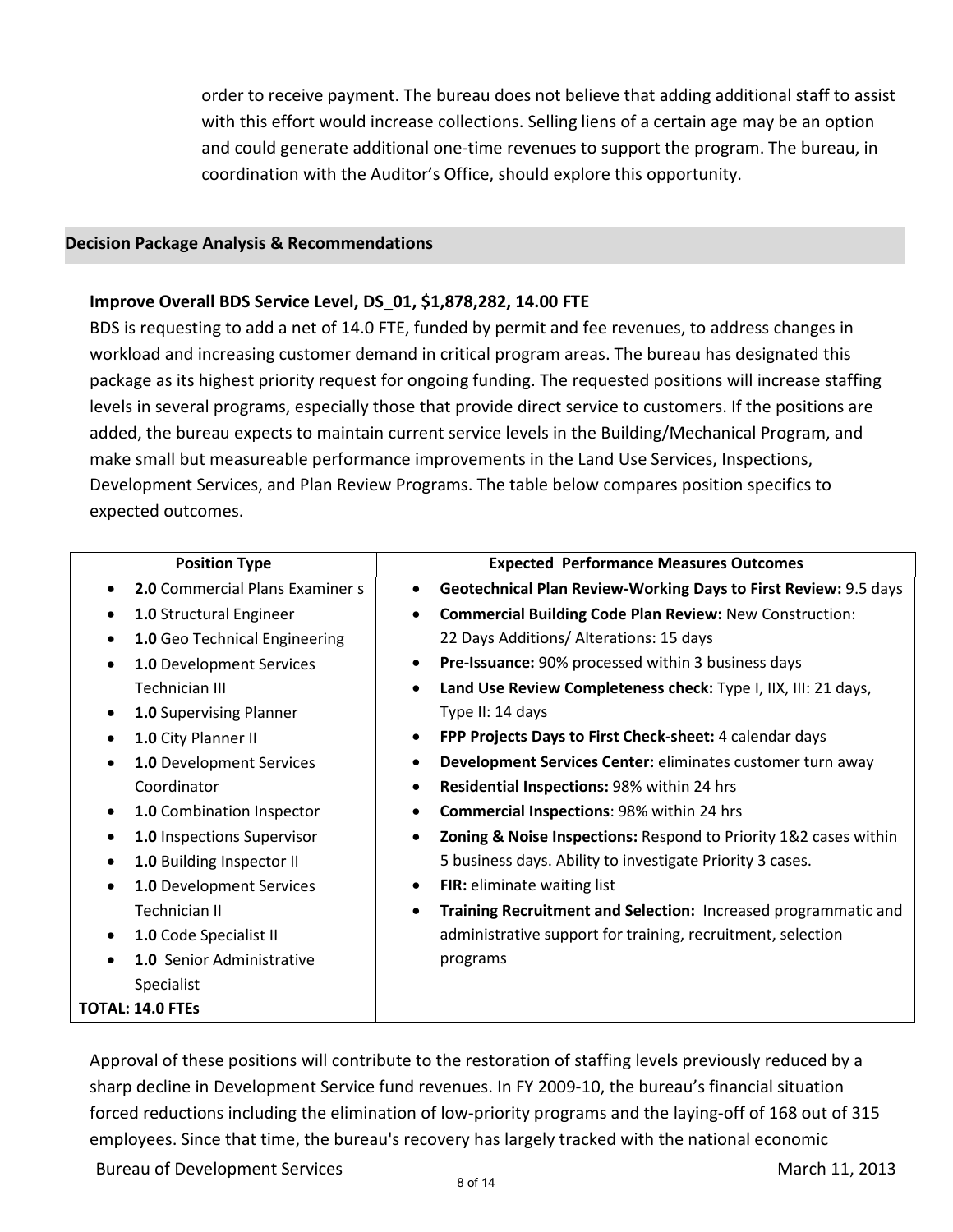recovery; slow, but steady. Staffing levels are increasing on an "as needed" basis. The bureau added 16.5 positions in FY 2011-12 and 28.6 in FY 2012-13 (as of the Winter BMP) for a total FY 2013-14 base of 207.25 FTE. Expanding the number of positions was necessary in addressing year-over-year workload increases.

All of the positions requested in this package are included in the bureau's five year financial forecast. Even under the worst case scenario, which allows the bureau to hire a total of 16 positions over the next five years, the bureau is able to sustain these positions through the life of the forecast.

The CBO recommends funding these positions and allowing the bureau bring them on as the workload materializes.

*CBO Recommendation: \$1,878,282, 14.00 FTE*

## **Improve Neighborhood Inspections Program, DS\_02, DS\_03, DS\_05, \$539,208, 6.00 FTE**

The Bureau of Development Services is requesting an extension of one-time General Fund Discretionary to support six Housing Inspector positions in the Neighborhood Inspections Team. Since the bureau is requesting one-time funding, the packages were separately ranked from the ongoing requests. The details of each of the three packages are listed in priority order in the table below.

|                                                    |             |                | <b>General Fund</b> |
|----------------------------------------------------|-------------|----------------|---------------------|
|                                                    | <b>FTEs</b> | <b>Funding</b> | Originally          |
| <b>Packages Listed in Priority Order</b>           | Requested   | Requested      | Approved            |
|                                                    |             |                | FY2009-10, FY       |
| Improved Neighborhood Inspections                  | 3.00        | \$262,116      | 2011-12             |
| <b>Enhanced Rental Inspection</b>                  | 2.00        | \$174,744      | FY 2011-12          |
| <b>Extremely Distressed Properties Enforcement</b> | 1.00        | \$102,348      | <b>Fall 2011</b>    |
| Total                                              | 6.00        | \$539,208      |                     |

There are currently a total of 14.0 positions in this enforcement program, of which six are funded with one-time revenues. The remaining eight positions are supported by penalty, fee, and lien collections. Benefits of funding these FTEs include:

- Neighborhood Inspections FTE will perform 1,925 initial site inspections, 1,980 dwelling unit inspections, and up to 2,390 property maintenance violations.
- Enhanced Rental Inspections staff will perform 1,010 initial site inspections, 1,555 rental units will be re-inspected, and up to will be 3,630 violations issued.
- Extremely Distressed Properties Enforcement position will continue to pursue 30 open cases. Examples of resolution remedies under consideration include the demolition of vacant and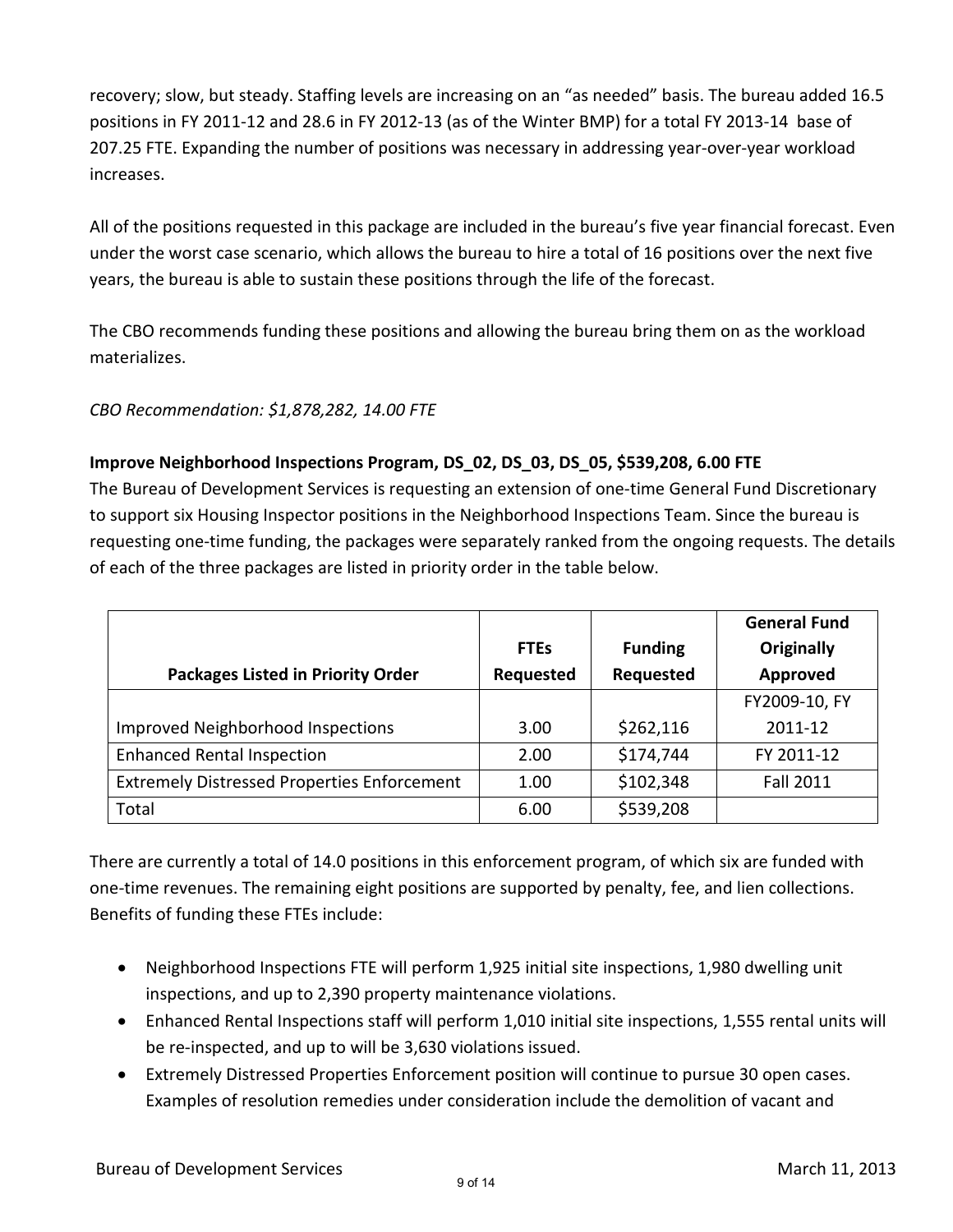derelict homes, the removal of illegally occupied recreational vehicles, and the vacation of homes that generate high numbers of police calls.

Moreover, all of these positions are linked directly to goals cited in the Portland Plan by improving the health, safety, and welfare of Portland residents.

In the FY 2012-13 Adopted Budget, two of the six positions listed above are supported by \$191,000 in newly generated revenue. This revenue was realized through the elimination of a tax exemption previously received by property owners who had nine or fewer rental units. Elimination of this exemption is permanent and the increased revenue is expected to be on-going. The CBO recommends this revenue be combined with an additional \$158,488 in ongoing General Fund for a total of \$349,488 to support 4.0 FTE (2.0 Neighborhood Inspections and 2.0 Enhanced Rental Inspectors). This recommendation will allow the bureau to incorporate these positions into the base. CBO further recommends consideration of other sustainable options for funding these positions, including the implementation of a per unit rental fee. The sale of aging uncollected lien debt could be used as a one-time mechanism to bolster the programs revenues. It should be noted that the CBO considers the ongoing funding of these programs to be of a higher priority than the bureau's requested current service level add backs which are discussed below.

## *CBO Recommendation: \$349,488, 4.00 FTE*

## **Citywide Tree Project, DS\_07, \$57,456, 0.50 FTE**

BDS is requesting one-time General Fund Discretionary to continue funding 0.50 of a Program Coordinator position dedicated to the Citywide Tree Project. This position is currently funded at 1.0 FTE through August of 2013 and is focused on activities necessary to implement Phase II of the revised City tree code. However, it has been determined that implementation Phase II of the tree code on July 1, 2013 is not feasible due to lack of funding. If this package is approved, the focus of the requested position will shift away from implementation activities and will start development on a scaled down code package for consideration by Council.

In April 2011, City Council adopted comprehensive revisions to the City's tree policies, effectively consolidating it into two pieces of code (new Title 11 and changes to Title 33). This was a multi-bureau effort that included input from BDS, Portland Parks and Recreation, the Bureau of Environmental Services, and the Bureau of Planning and Sustainability. Phase I of the new tree regulations went into effect July 1, 2011. The original plan was to fund the maintenance, enforcement, and customer service improvement elements of the code through a mix of fees and General Fund revenues. BDS and Portland Parks and Recreation were tasked with managing Phase II of the code implementation and received one-time General Fund Discretionary in both FY 2011-12 and FY 2012-13 to support this effort. The funding is dedicated to a limited-term staffer whose responsibilities included website development, a code amendment package, and the creation of educational materials.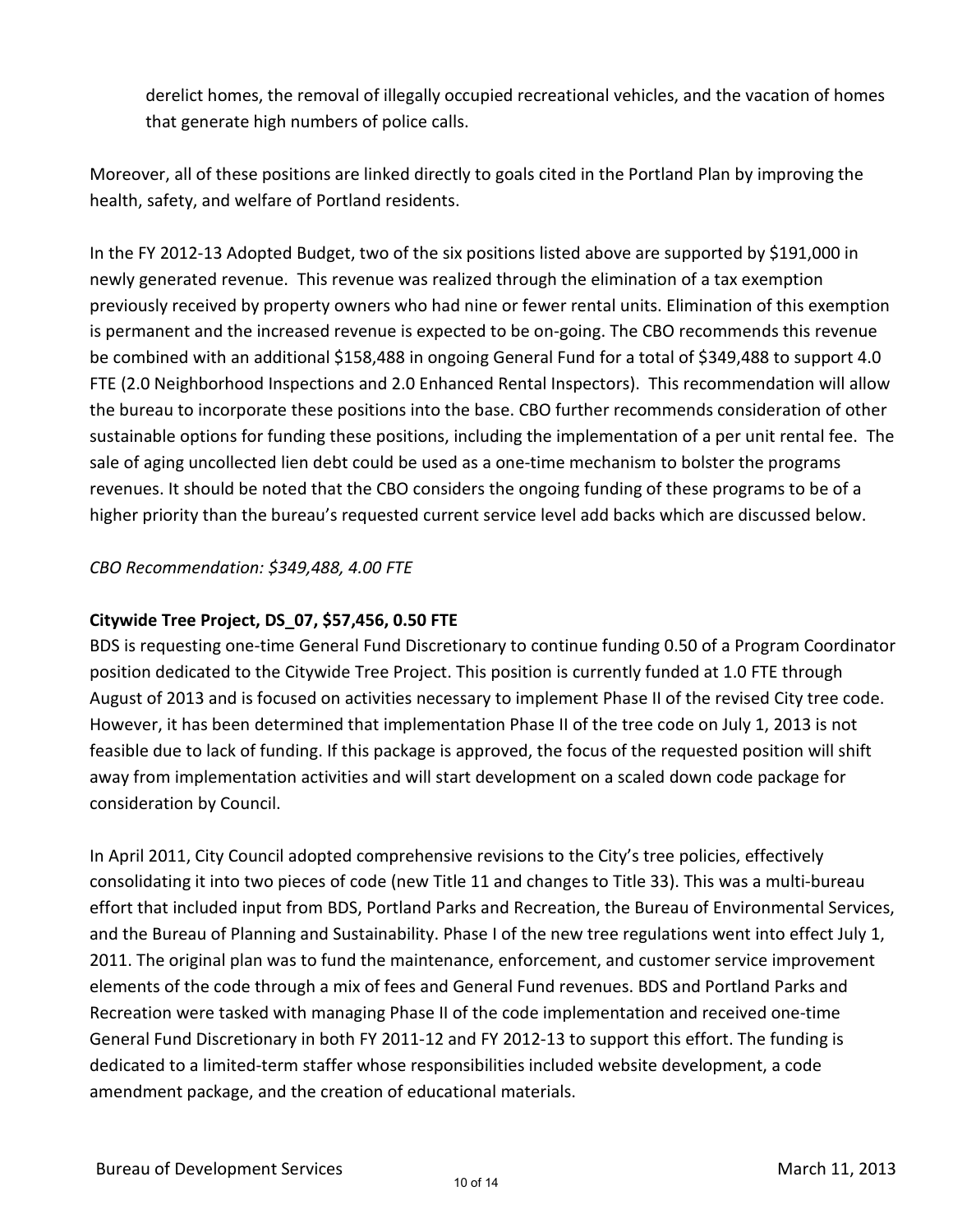Resources are not available in the current year to support additional positions or vehicles. Moreover, the projected General Fund shortfall will not allow for the number of positions required to administer and enforce the new regulations in future years. Not including Parks, BDS estimates it will need the following positions to comply with the revised code requirements:

- 1 City Planner I (LUS)
- 1 Program Specialist (0.5 FTE is requested in FY 2013-14)
- 1 Senior City Planner (Enforcement Program)
- 2 Inspectors
- 1 Development Services Tech II

There are several customer service improvements included in the consolidated tree code that will not be realized if the code is delayed, specifically the tree hotline. Moreover, the City won't regulate trees in the additional ways and situations where the new regulations would have applied. The new regulations have a tree preservation standard and a tree density standard. However, the existing tree policies will apply and the current zoning code has tools to try to achieve the same goal of increased tree preservation and tree canopy.

Due to limited availability of General Fund resources, CBO does not recommend funding this request. The CBO recommends that BDS and the Portland Parks and Recreation move forward with a request to delay implementation until a more sustainable financial plan is developed. Any process for developing the plan should include input from Portland Parks and Recreation, the Bureau of Environmental Services, and BDS.

## CBO Recommendation: \$0

## **General Fund Add Back Land Use Services, DS\_05, \$115,854, 1.00 FTE**

In order for the bureau to meet the 90% base requirement, one Senior Environmental Planner position was eliminated from the Land Use Services budget. This is the only senior level planner with an environmental specialty. The bureau is requesting that this position be restored.

Of the three BDS programs that receive General Fund support, Land Use Services is the largest, receiving approximately 55% of the total ongoing General Fund Discretionary cash transfer. In the current year, the Land Use Services division has absorbed a disproportionate share of the bureau's General Fund reductions. Including one-time mid-year reductions, the programs' General Fund support has been reduced by (\$388,940) in FY 2012-13, this is accompanied by reduced staffing levels. However, it should be noted that a portion of these cuts has been offset by increased land use services fees revenues.

If this position is not added-back the bureau's capacity to effectively administer the City's Environmental Overlay and Greenway Overlay zones will be diminished and the bureau may no longer be able to participate on the City's Streamlining Team. It will also impair the bureau's ability to meet the Portland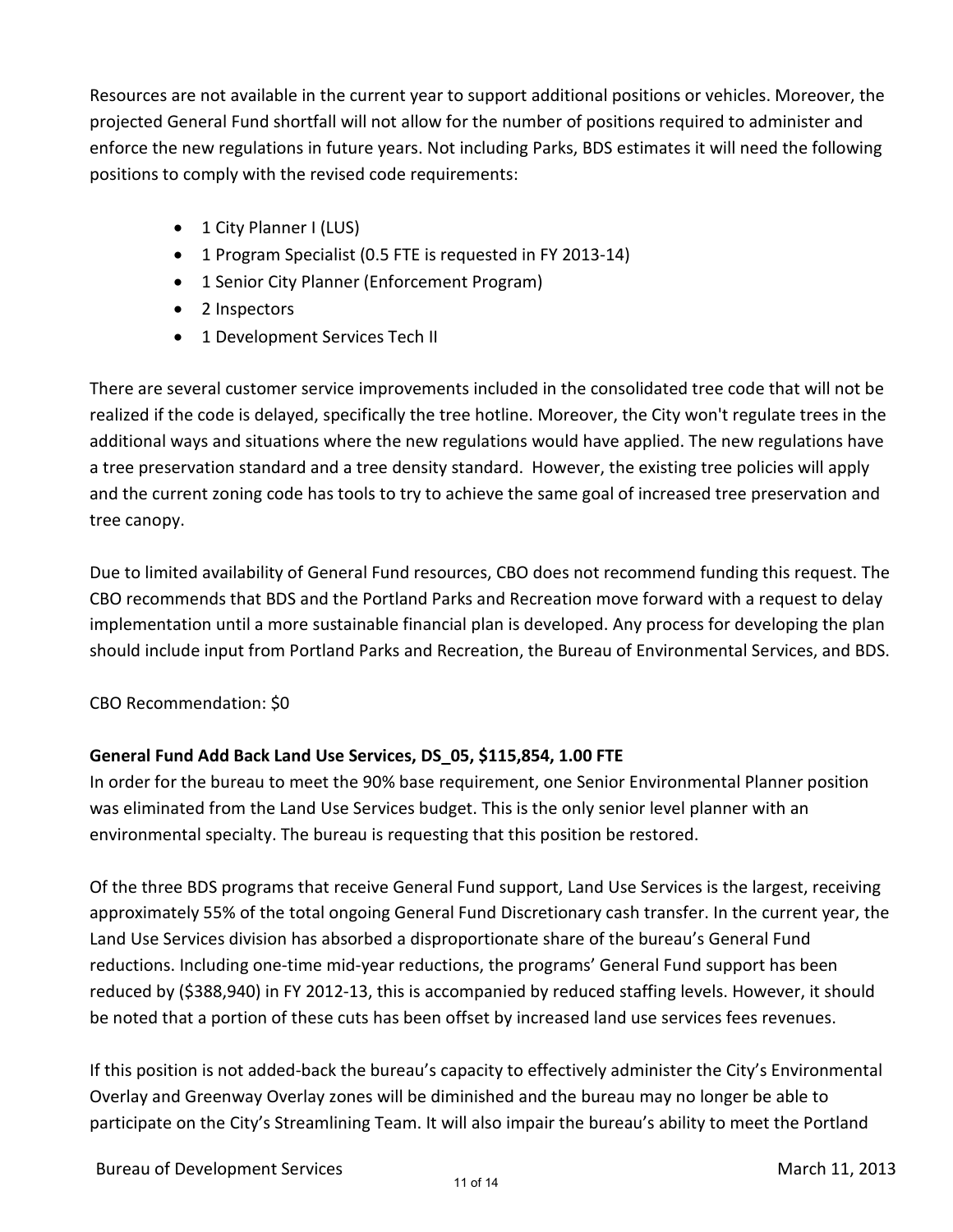Plan goal of improving human and environmental health by creating safe and complete neighborhood centers linked by a network of City greenways that connect Portlanders.

Although this cut will result in the significant loss of institutional knowledge as it relates to environmental planning, CBO does not recommend funding for this request at this time.

CBO Recommendation: \$0

## **General Fund Add Back Noise Program, DS\_06, \$21,576, 0.25 FTE**

In keeping with the budget guidance, BDS made reductions in the Noise Program in order to reach the modified 90% base budget. The bureau is requesting to restore this reduction and has ranked this ongoing add-back package second to last.

The Noise Program is small, operating with only 1.5 FTEs. If this reduction is not restored the .5 Code Specialist II – Noise Inspector position would be reduced to quarter time. As it stands today, the bureau is unable to investigate 26% of complaints. The number of unanswered complaints will increase if the position is not reinstated to halftime. Fewer complaints addressed will lead to fewer violations cited and lower program revenues overall. In FY 2012-13 fee and fine revenues total approximately 32% of the programs budget, if the General Fund is not restored this will increase to 40% in FY 2013-14. This shift in funding places even greater pressure on the program to generate additional revenues.

CBO recognizes the importance of this program; however, based on the lack of discretionary resources, CBO does not recommend funding for this request at this time.

CBO Recommendation: \$0

## **10% General Fund Add Back NIT, DS\_08, \$36,018**

Funding in the Neighborhood Inspection program was reduced in the 90% base. The 10% reduction included funding to support enforcement of Title 29 - Property Maintenance regulations which include minimum maintenance for outdoor areas. Specifically, it supports the abatement of nuisances that are not corrected by the responsible party. The bureau is requesting to restore the entirety of this funding.

Restoring the funding to the FY 2012-13 base level would increase the total nuisance abatement budget to \$136,018. The bureau will be able to respond to 33% more nuisance abatements cases than at the 90% current service level. Types of services that will be provided in these cases include:

- removal of trash and vehicles
- boarding or securing open or broken windows to prevent access by unauthorized persons
- removal or filling holes and wells, and
- removal of vegetation and obstructions over sidewalks.

Bureau of Development Services March 11, 2013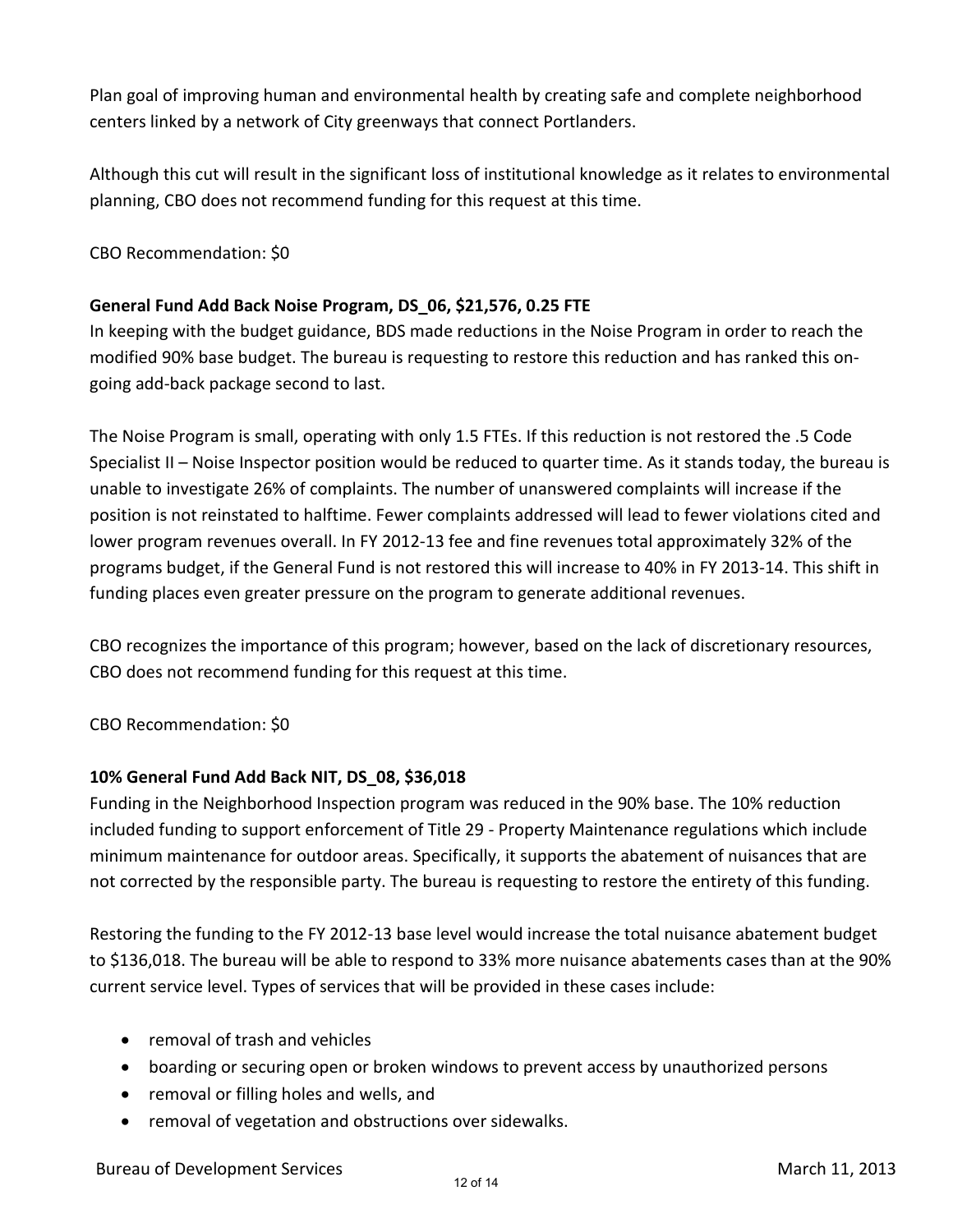The CBO recognizes the significance of this program and the impact it was on the community. However, based on the lack of discretionary resources, CBO does not recommend funding for this request at this time.

CBO Recommendation: \$0

#### **OMF IA Add-Backs, \$0**

As per budget direction, the Office of Management and Finance (OMF) internal service funds were asked to submit 90% of their current service level (CSL) budgets as their base and add packages to restore funding up to 100% of CSL. Bureaus were directed to match the OMF add-back packages with a single decision package. The table below outlines the total requested add-backs by service provider.

| <b>OMF Service</b>        | <b>Bureau Proposed</b> | <b>CBO</b>     |  |  |  |
|---------------------------|------------------------|----------------|--|--|--|
|                           | Amount                 | Recommendation |  |  |  |
| CityFleet                 | 10,794                 |                |  |  |  |
| EBS                       | 28,789                 | 0              |  |  |  |
| <b>Facilities</b>         | 73,866                 | 0              |  |  |  |
| <b>Risk Management</b>    | 9,704                  | 5,866          |  |  |  |
| <b>Technology Service</b> | 109,825                |                |  |  |  |
| <b>Total Impact</b>       | \$232,978              | \$5,866        |  |  |  |

In response to add-backs recommended in the OMF budget analysis, the CBO recommends a draw on contingency of \$5,866 to fund these packages. A full discussion of all of the OMF packages may be found in the OMF budget analysis.

CBO Recommendation: \$0